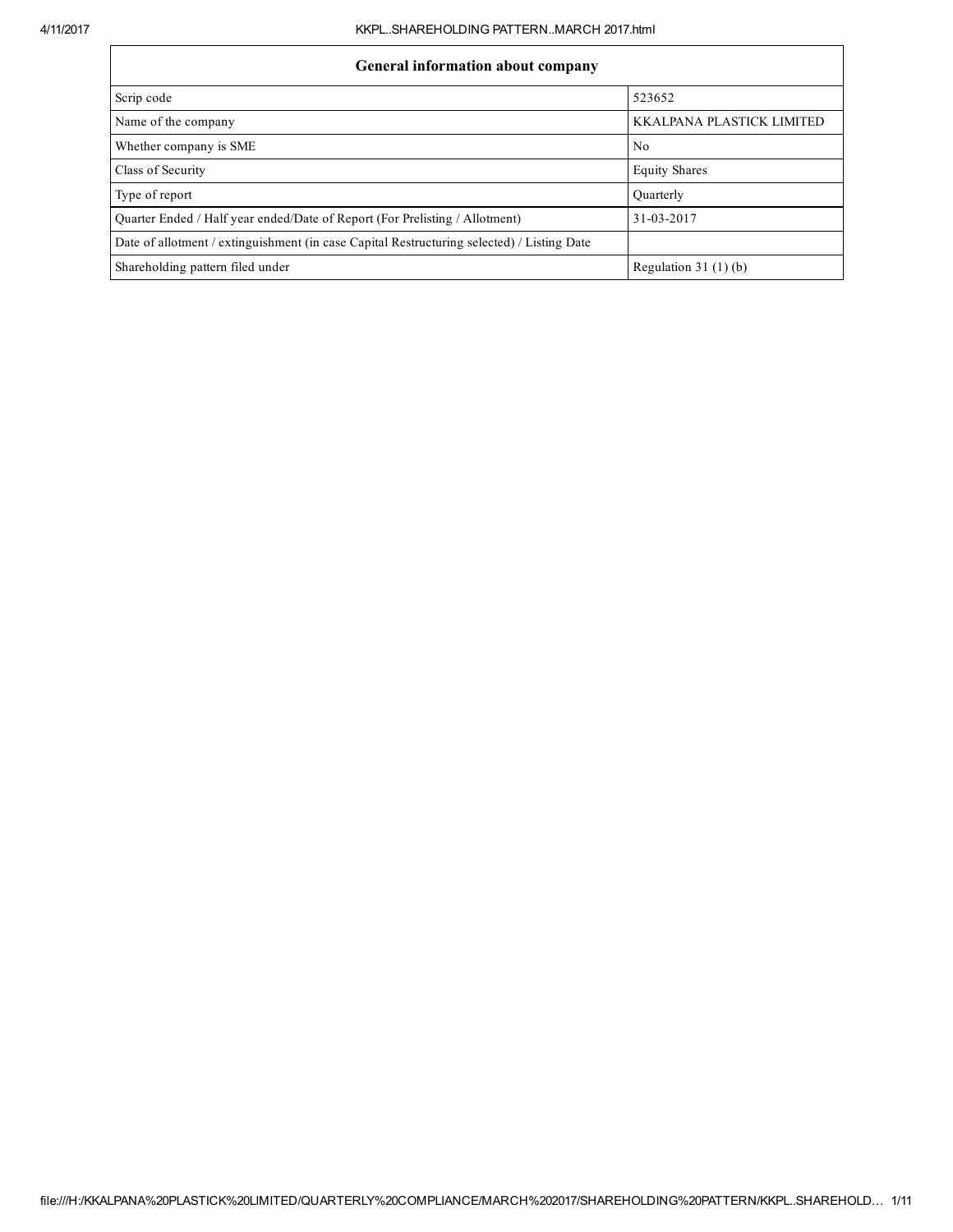## 4/11/2017 KKPL..SHAREHOLDING PATTERN..MARCH 2017.html

| Sr. No.        | Yes/No<br><b>Particular</b>                                                            |                |  |  |  |  |  |
|----------------|----------------------------------------------------------------------------------------|----------------|--|--|--|--|--|
|                | Whether the Listed Entity has issued any partly paid up shares?                        | No             |  |  |  |  |  |
| 2              | Whether the Listed Entity has issued any Convertible Securities?                       | No             |  |  |  |  |  |
| 3              | Whether the Listed Entity has issued any Warrants?                                     | N <sub>o</sub> |  |  |  |  |  |
| $\overline{4}$ | Whether the Listed Entity has any shares against which depository receipts are issued? | No             |  |  |  |  |  |
|                | Whether the Listed Entity has any shares in locked-in?                                 | No             |  |  |  |  |  |
| 6              | Whether any shares held by promoters are pledge or otherwise encumbered?               | No             |  |  |  |  |  |
|                | Whether company has equity shares with differential voting rights?                     | No             |  |  |  |  |  |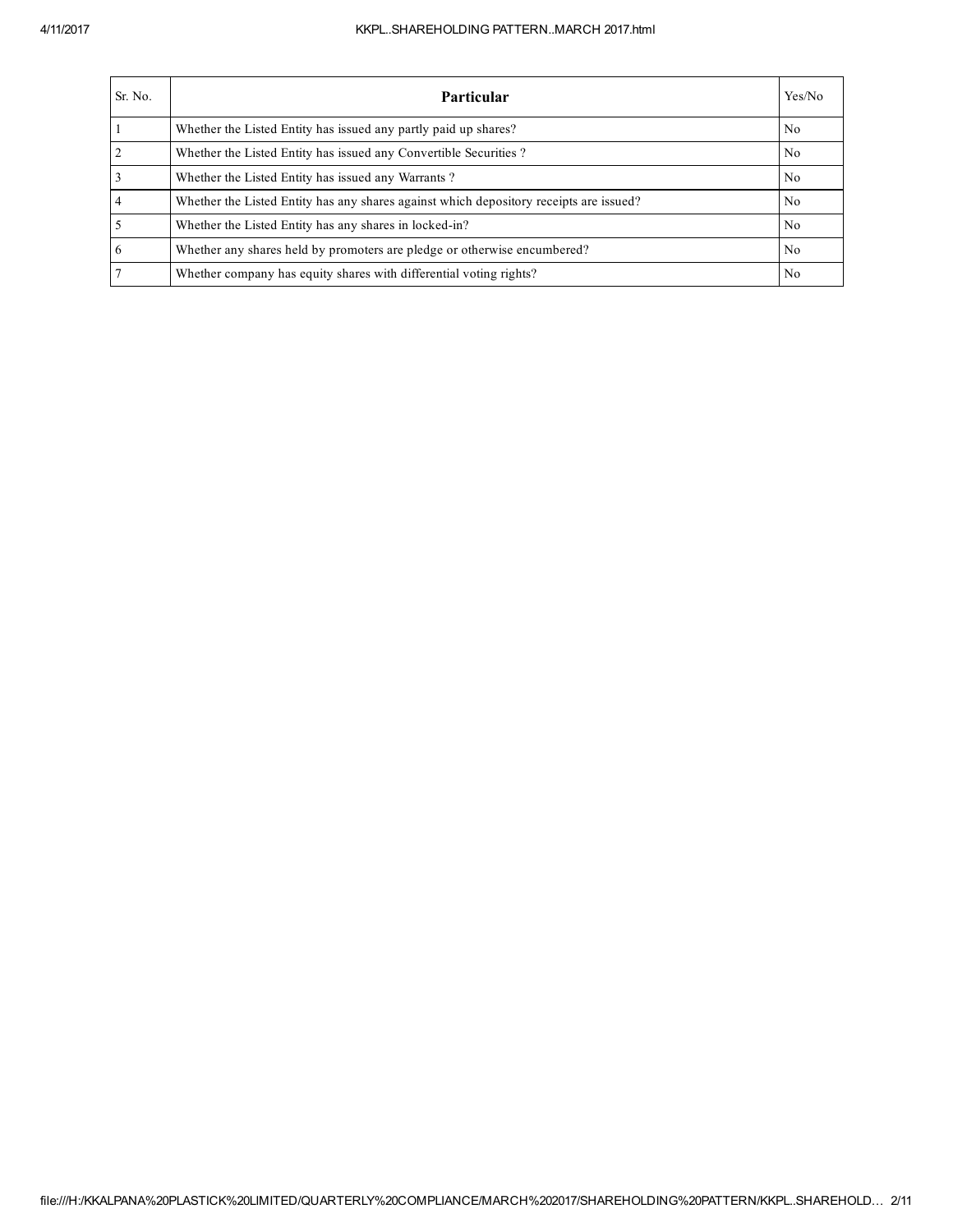|                 | Category                                       |                                  | No. of                            | No. Of<br>Partly     | No. Of<br>shares         | Total nos.                                                                     | Shareholding as a<br>% of total no. of | Number of Voting Rights held in<br>each class of securities (IX) |               |               |                      |  |
|-----------------|------------------------------------------------|----------------------------------|-----------------------------------|----------------------|--------------------------|--------------------------------------------------------------------------------|----------------------------------------|------------------------------------------------------------------|---------------|---------------|----------------------|--|
| Category<br>(I) | of<br>shareholder                              | Nos. Of<br>shareholders<br>(III) | fully paid<br>up equity<br>shares | paid-up<br>equity    | underlying<br>Depository | shares<br>shares (calculated as<br>held (VII)<br>per SCRR, 1957)<br>$= (IV) +$ |                                        | No of Voting (XIV)<br>Rights                                     |               |               | Total as a<br>$%$ of |  |
|                 | (II)                                           |                                  | held $(IV)$                       | shares<br>held $(V)$ | Receipts<br>(VI)         | $(V)$ + $(VI)$                                                                 | (VIII) As a % of<br>$(A+B+C2)$         | Class<br>eg: $X$                                                 | Class<br>eg:y | Total         | $(A+B+C)$            |  |
| (A)             | Promoter<br>$\&$<br>Promoter<br>Group          | 2                                | 4007300                           |                      |                          | 4007300                                                                        | 72.48                                  | 4007300                                                          |               | 4007300       | 72.48                |  |
| (B)             | Public                                         | 18535                            | 1521235                           |                      |                          | 1521235                                                                        | 27.52                                  | 1521235                                                          |               | 1521235 27.52 |                      |  |
| (C)             | Non<br>Promoter-<br>Non Public                 |                                  |                                   |                      |                          |                                                                                |                                        |                                                                  |               |               |                      |  |
| (C1)            | <b>Shares</b><br>underlying<br><b>DRs</b>      |                                  |                                   |                      |                          |                                                                                |                                        |                                                                  |               |               |                      |  |
| (C2)            | Shares held<br>by<br>Employee<br><b>Trusts</b> |                                  |                                   |                      |                          |                                                                                |                                        |                                                                  |               |               |                      |  |
|                 | Total                                          | 18537                            | 5528535                           |                      |                          | 5528535                                                                        | 100                                    | 5528535                                                          |               | 5528535       | 100                  |  |

Table I - Summary Statement holding of specified securities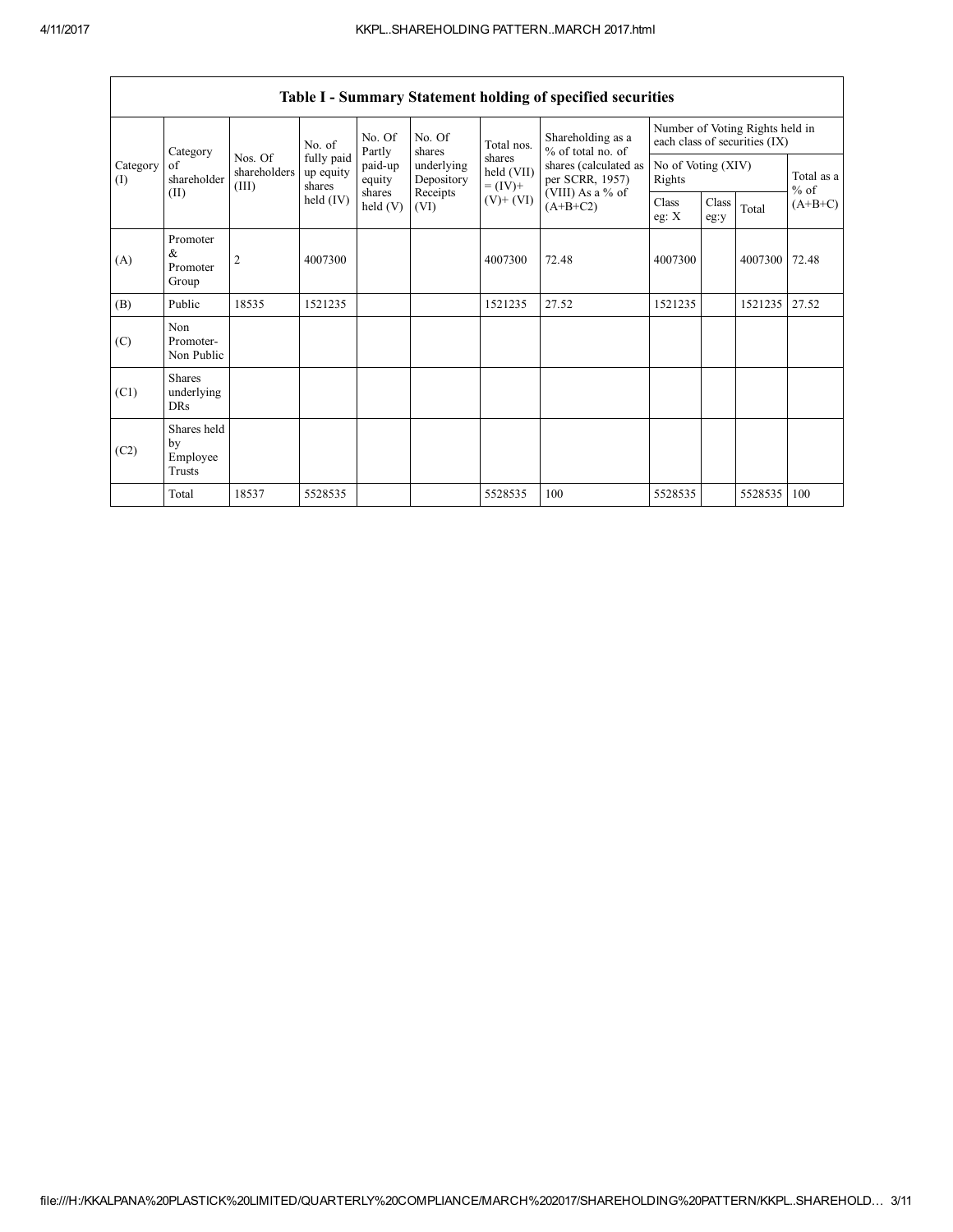$\mathsf{r}$ 

 $\overline{\phantom{0}}$ 

|                | Table I - Summary Statement holding of specified securities |                                                 |                                    |                                                           |                                                                                                                                                                               |                                        |                                                  |                                                                        |                                                  |                                           |
|----------------|-------------------------------------------------------------|-------------------------------------------------|------------------------------------|-----------------------------------------------------------|-------------------------------------------------------------------------------------------------------------------------------------------------------------------------------|----------------------------------------|--------------------------------------------------|------------------------------------------------------------------------|--------------------------------------------------|-------------------------------------------|
| Category<br>of | Category                                                    | No. Of<br>Shares<br>Underlying                  | No. of<br>Shares<br>Underlying     | No. Of Shares<br>Underlying<br>Outstanding<br>convertible | Shareholding, as a<br>% assuming full<br>conversion of<br>convertible securities<br>(as a percentage of<br>diluted share capital)<br>$(XI)=(VII)+(X) As a$<br>% of $(A+B+C2)$ | Number of<br>Locked in<br>shares (XII) |                                                  | Number of<br>Shares<br>pledged or<br>otherwise<br>encumbered<br>(XIII) |                                                  | Number of<br>equity shares                |
| (I)            | shareholder<br>(II)                                         | Outstanding<br>convertible<br>securities<br>(X) | Outstanding<br>Warrants<br>$(X_i)$ | securities and<br>No. Of<br>Warrants (Xi)<br>(a)          |                                                                                                                                                                               | No.<br>(a)                             | As a<br>$%$ of<br>total<br>Shares<br>held<br>(b) | No.<br>(a)                                                             | As a<br>$%$ of<br>total<br>Shares<br>held<br>(b) | held in<br>dematerialized<br>form $(XIV)$ |
| (A)            | Promoter &<br>Promoter<br>Group                             |                                                 |                                    |                                                           | 72.48                                                                                                                                                                         |                                        |                                                  |                                                                        |                                                  | 4007300                                   |
| (B)            | Public                                                      |                                                 |                                    |                                                           | 27.52                                                                                                                                                                         |                                        |                                                  |                                                                        |                                                  | 195400                                    |
| (C)            | Non<br>Promoter-<br>Non Public                              |                                                 |                                    |                                                           |                                                                                                                                                                               |                                        |                                                  |                                                                        |                                                  |                                           |
| (C1)           | <b>Shares</b><br>underlying<br><b>DRs</b>                   |                                                 |                                    |                                                           |                                                                                                                                                                               |                                        |                                                  |                                                                        |                                                  |                                           |
| (C2)           | Shares held<br>by<br>Employee<br>Trusts                     |                                                 |                                    |                                                           |                                                                                                                                                                               |                                        |                                                  |                                                                        |                                                  |                                           |
|                | Total                                                       |                                                 |                                    |                                                           | 100                                                                                                                                                                           |                                        |                                                  |                                                                        |                                                  | 4202700                                   |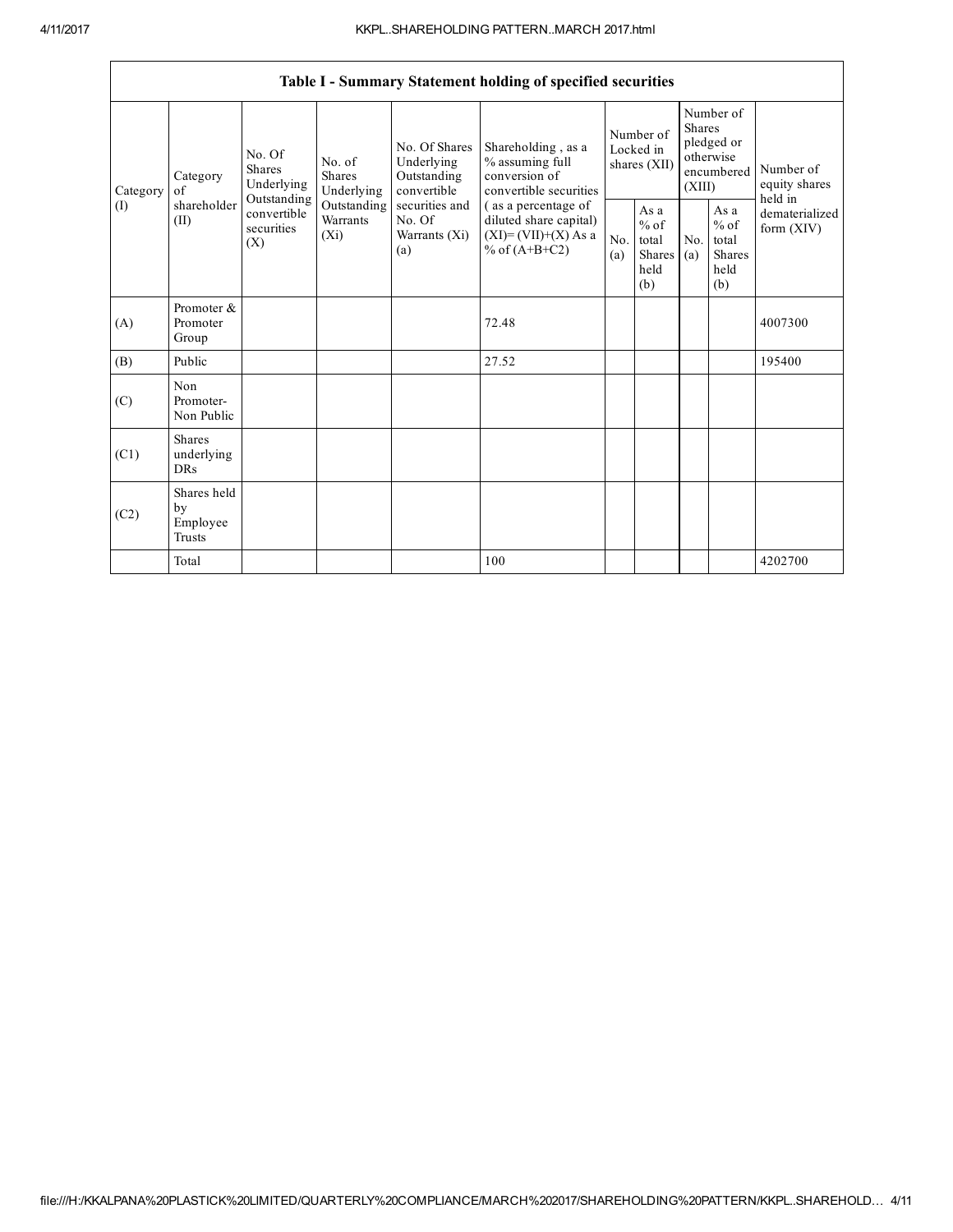|                                                                                         |                                                                                                                        |                         |                         |                       |                                    |                                               | Table II - Statement showing shareholding pattern of the Promoter and Promoter Group          |                                                                  |               |         |                           |
|-----------------------------------------------------------------------------------------|------------------------------------------------------------------------------------------------------------------------|-------------------------|-------------------------|-----------------------|------------------------------------|-----------------------------------------------|-----------------------------------------------------------------------------------------------|------------------------------------------------------------------|---------------|---------|---------------------------|
|                                                                                         |                                                                                                                        |                         | No. of                  | No. Of<br>Partly      | No. Of                             | Total<br>nos.                                 | Shareholding as<br>a % of total no.                                                           | Number of Voting Rights held in<br>each class of securities (IX) |               |         |                           |
| Sr.                                                                                     | Category &<br>Name of the<br>Shareholders                                                                              | Nos. Of<br>shareholders | fully paid<br>up equity | paid-<br>up<br>equity | shares<br>underlying<br>Depository | of shares<br>shares<br>held<br>(calculated as | No of Voting (XIV) Rights<br>$(VII) =$<br>per SCRR,                                           |                                                                  |               |         | Total<br>as a %<br>of     |
|                                                                                         | (I)                                                                                                                    | (III)                   | shares<br>held (IV)     | shares<br>held<br>(V) | Receipts<br>(VI)                   | $(IV)+$<br>$(V)^+$<br>(VI)                    | 1957) (VIII) As<br>$a\%$ of<br>$(A+B+C2)$                                                     | Class eg:<br>X                                                   | Class<br>eg:y | Total   | Total<br>Voting<br>rights |
| A                                                                                       | Table II - Statement showing shareholding pattern of the Promoter and Promoter Group                                   |                         |                         |                       |                                    |                                               |                                                                                               |                                                                  |               |         |                           |
| (1)                                                                                     | Indian                                                                                                                 |                         |                         |                       |                                    |                                               |                                                                                               |                                                                  |               |         |                           |
| (d)                                                                                     | Any Other<br>(specify)                                                                                                 | $\sqrt{2}$              | 4007300                 |                       |                                    | 4007300                                       | 72.48                                                                                         | 4007300                                                          |               | 4007300 | 72.48                     |
| Sub-Total (A)<br>(1)                                                                    |                                                                                                                        | $\overline{2}$          | 4007300                 |                       |                                    | 4007300                                       | 72.48                                                                                         | 4007300                                                          |               | 4007300 | 72.48                     |
| (2)                                                                                     | Foreign                                                                                                                |                         |                         |                       |                                    |                                               |                                                                                               |                                                                  |               |         |                           |
| Total<br>Shareholding<br>of Promoter<br>and Promoter<br>Group $(A)=$<br>$(A)(1)+(A)(2)$ |                                                                                                                        | $\overline{2}$          | 4007300                 |                       |                                    | 4007300                                       | 72.48                                                                                         | 4007300                                                          |               | 4007300 | 72.48                     |
| B                                                                                       | Table III - Statement showing shareholding pattern of the Public shareholder                                           |                         |                         |                       |                                    |                                               |                                                                                               |                                                                  |               |         |                           |
| (1)                                                                                     | Institutions                                                                                                           |                         |                         |                       |                                    |                                               |                                                                                               |                                                                  |               |         |                           |
| (f)                                                                                     | Financial<br>Institutions/<br><b>Banks</b>                                                                             | $\mathbf{1}$            | 50                      |                       |                                    | 50                                            | $\boldsymbol{0}$                                                                              | 50                                                               |               | 50      | $\boldsymbol{0}$          |
| Sub-Total (B)<br>(1)                                                                    |                                                                                                                        | $\mathbf{1}$            | 50                      |                       |                                    | 50                                            | $\boldsymbol{0}$                                                                              | 50                                                               |               | 50      | $\boldsymbol{0}$          |
| (3)                                                                                     | Non-institutions                                                                                                       |                         |                         |                       |                                    |                                               |                                                                                               |                                                                  |               |         |                           |
| (a(i))                                                                                  | Individuals -<br>i.Individual<br>shareholders<br>holding<br>nominal share<br>capital up to<br>Rs. 2 lakhs.             | 18469                   | 1360052                 |                       |                                    | 1360052                                       | 24.6                                                                                          | 1360052                                                          |               | 1360052 | 24.6                      |
| (a(ii))                                                                                 | Individuals - ii.<br>Individual<br>shareholders<br>holding<br>nominal share<br>capital in<br>excess of Rs. 2<br>lakhs. | 1                       | 22889                   |                       |                                    | 22889                                         | 0.41                                                                                          | 22889                                                            |               | 22889   | 0.41                      |
| (e)                                                                                     | Any Other<br>(specify)                                                                                                 | 64                      | 138244                  |                       |                                    | 138244                                        | 2.5                                                                                           | 138244                                                           |               | 138244  | 2.5                       |
| Sub-Total (B)<br>(3)                                                                    |                                                                                                                        | 18534                   | 1521185                 |                       |                                    | 1521185                                       | 27.52                                                                                         | 1521185                                                          |               | 1521185 | 27.52                     |
| <b>Total Public</b><br>Shareholding<br>$(B)=(B)(1)+$<br>$(B)(2)+(B)(3)$                 |                                                                                                                        | 18535                   | 1521235                 |                       |                                    | 1521235                                       | 27.52                                                                                         | 1521235                                                          |               | 1521235 | 27.52                     |
| $\mathbf C$                                                                             |                                                                                                                        |                         |                         |                       |                                    |                                               | Table IV - Statement showing shareholding pattern of the Non Promoter- Non Public shareholder |                                                                  |               |         |                           |
| Total (<br>$A+B+C2$ )                                                                   |                                                                                                                        | 18537                   | 5528535                 |                       |                                    | 5528535                                       | 100                                                                                           | 5528535                                                          |               | 5528535 | 100                       |
| Total (A+B+C                                                                            |                                                                                                                        | 18537                   | 5528535                 |                       |                                    | 5528535                                       | 100                                                                                           | 5528535                                                          |               | 5528535 | 100                       |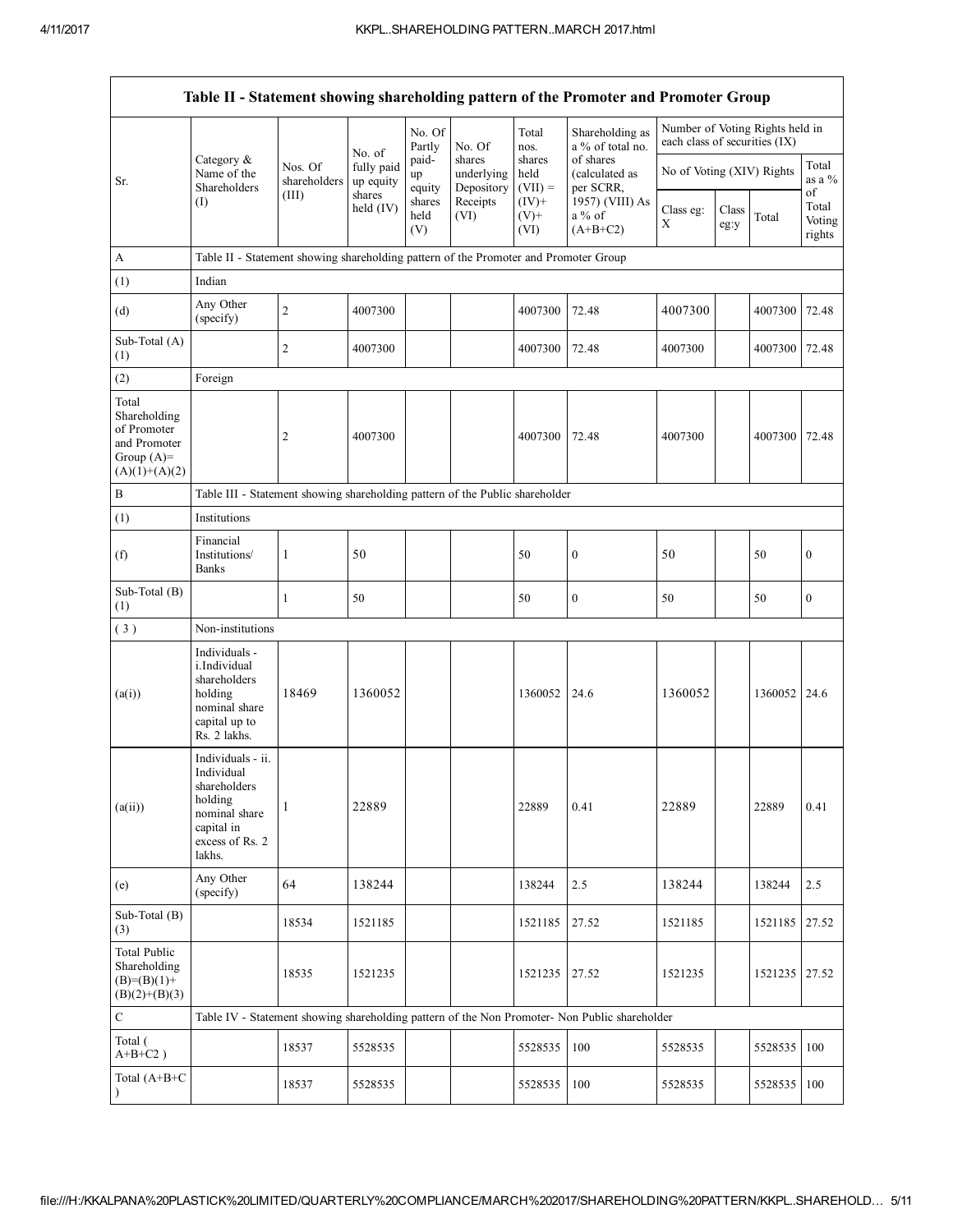|                                                                                         | Table II - Statement showing shareholding pattern of the Promoter and Promoter Group |                                    |                                                             |                                                                                               |                                        |                                                  |                                                                        |                                                  |                                       |
|-----------------------------------------------------------------------------------------|--------------------------------------------------------------------------------------|------------------------------------|-------------------------------------------------------------|-----------------------------------------------------------------------------------------------|----------------------------------------|--------------------------------------------------|------------------------------------------------------------------------|--------------------------------------------------|---------------------------------------|
|                                                                                         | No. Of<br>No. of<br>Shares<br>Shares<br>Underlying                                   | Underlying                         | No. Of Shares<br>Underlying<br>Outstanding                  | Shareholding, as a %<br>assuming full conversion<br>of convertible securities (               | Number of<br>Locked in<br>shares (XII) |                                                  | Number of<br>Shares<br>pledged or<br>otherwise<br>encumbered<br>(XIII) |                                                  | Number of<br>equity shares<br>held in |
| Sr.                                                                                     | Outstanding<br>convertible<br>securities<br>(X)                                      | Outstanding<br>Warrants<br>$(X_i)$ | convertible<br>securities and<br>No. Of Warrants<br>(Xi)(a) | as a percentage of diluted<br>share capital) $(XI)=(VII)+$<br>$(X)$ As a % of $(A+B+C2)$      |                                        | As a<br>$%$ of<br>total<br>Shares<br>held<br>(b) | No.<br>(a)                                                             | As a<br>$%$ of<br>total<br>Shares<br>held<br>(b) | dematerialized<br>form (XIV)          |
| $\mathbf{A}$                                                                            |                                                                                      |                                    |                                                             | Table II - Statement showing shareholding pattern of the Promoter and Promoter Group          |                                        |                                                  |                                                                        |                                                  |                                       |
| (1)                                                                                     | Indian                                                                               |                                    |                                                             |                                                                                               |                                        |                                                  |                                                                        |                                                  |                                       |
| (d)                                                                                     |                                                                                      |                                    |                                                             | 72.48                                                                                         |                                        |                                                  |                                                                        |                                                  | 4007300                               |
| Sub-Total (A)<br>(1)                                                                    |                                                                                      |                                    |                                                             | 72.48                                                                                         |                                        |                                                  |                                                                        |                                                  | 4007300                               |
| (2)                                                                                     | Foreign                                                                              |                                    |                                                             |                                                                                               |                                        |                                                  |                                                                        |                                                  |                                       |
| Total<br>Shareholding<br>of Promoter<br>and Promoter<br>Group $(A)=$<br>$(A)(1)+(A)(2)$ |                                                                                      |                                    |                                                             | 72.48                                                                                         |                                        |                                                  |                                                                        |                                                  | 4007300                               |
| B                                                                                       |                                                                                      |                                    |                                                             | Table III - Statement showing shareholding pattern of the Public shareholder                  |                                        |                                                  |                                                                        |                                                  |                                       |
| (1)                                                                                     | Institutions                                                                         |                                    |                                                             |                                                                                               |                                        |                                                  |                                                                        |                                                  |                                       |
| (f)                                                                                     |                                                                                      |                                    |                                                             | $\boldsymbol{0}$                                                                              |                                        |                                                  |                                                                        |                                                  | $\mathbf{0}$                          |
| Sub-Total (B)<br>(1)                                                                    |                                                                                      |                                    |                                                             | $\boldsymbol{0}$                                                                              |                                        |                                                  |                                                                        |                                                  | $\boldsymbol{0}$                      |
| (3)                                                                                     | Non-institutions                                                                     |                                    |                                                             |                                                                                               |                                        |                                                  |                                                                        |                                                  |                                       |
| (a(i))                                                                                  |                                                                                      |                                    |                                                             | 24.6                                                                                          |                                        |                                                  |                                                                        |                                                  | 146667                                |
| (a(ii))                                                                                 |                                                                                      |                                    |                                                             | 0.41                                                                                          |                                        |                                                  |                                                                        |                                                  | 22889                                 |
| (e)                                                                                     |                                                                                      |                                    |                                                             | 2.5                                                                                           |                                        |                                                  |                                                                        |                                                  | 25844                                 |
| Sub-Total (B)<br>$\left(3\right)$                                                       |                                                                                      |                                    |                                                             | 27.52                                                                                         |                                        |                                                  |                                                                        |                                                  | 195400                                |
| <b>Total Public</b><br>Shareholding<br>$(B)= (B)(1) +$<br>$(B)(2)+(B)(3)$               |                                                                                      |                                    |                                                             | 27.52                                                                                         |                                        |                                                  |                                                                        |                                                  | 195400                                |
| ${\bf C}$                                                                               |                                                                                      |                                    |                                                             | Table IV - Statement showing shareholding pattern of the Non Promoter- Non Public shareholder |                                        |                                                  |                                                                        |                                                  |                                       |
| Total (<br>$A+B+C2$ )                                                                   |                                                                                      |                                    |                                                             | 100                                                                                           |                                        |                                                  |                                                                        |                                                  | 4202700                               |
| Total (A+B+C                                                                            |                                                                                      |                                    |                                                             | 100                                                                                           |                                        |                                                  |                                                                        |                                                  | 4202700                               |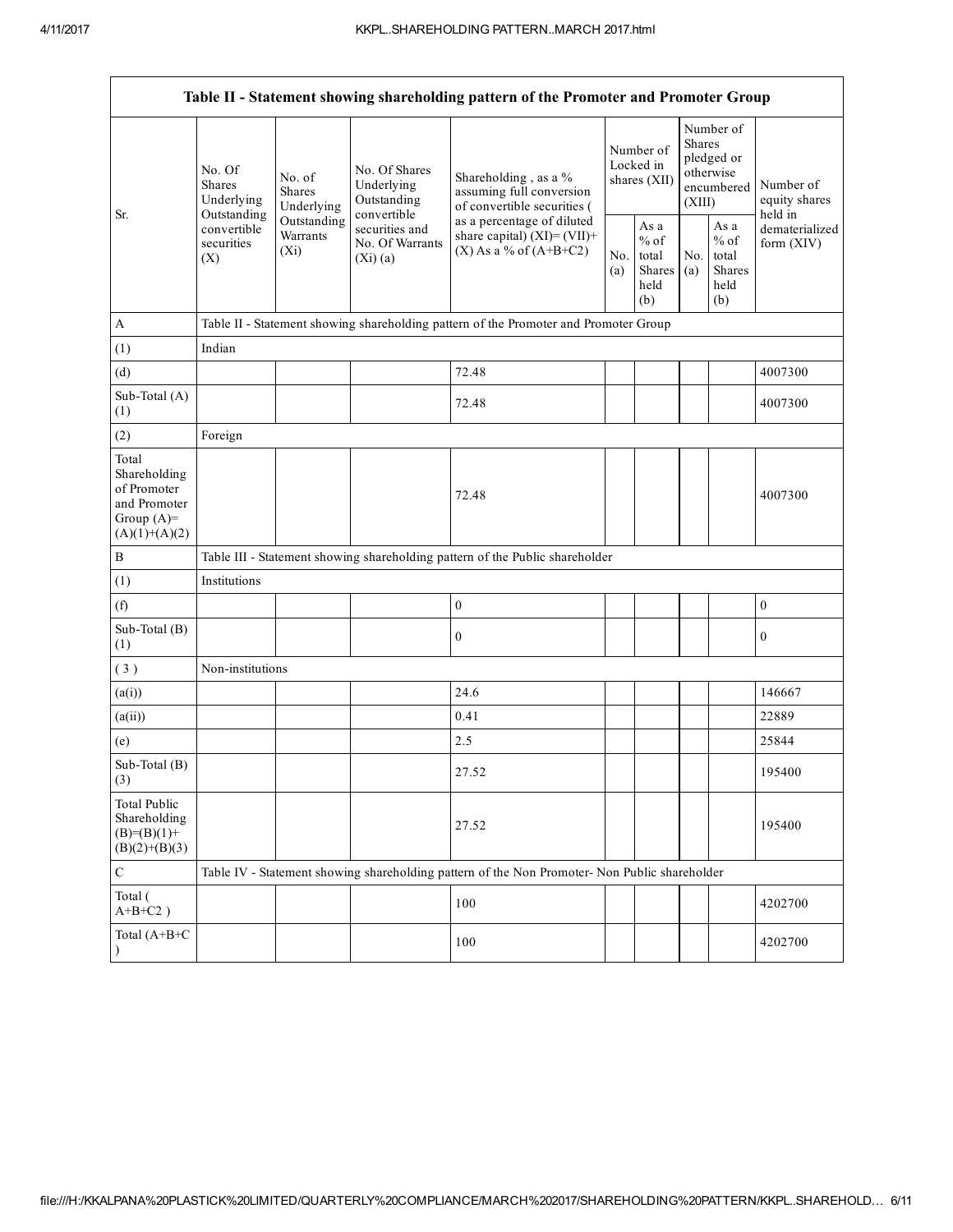|                                                                                                                                                                                      | Any Other (specify)                                           |                                               |                          |  |  |  |  |  |  |
|--------------------------------------------------------------------------------------------------------------------------------------------------------------------------------------|---------------------------------------------------------------|-----------------------------------------------|--------------------------|--|--|--|--|--|--|
| Searial No.                                                                                                                                                                          | $\overline{2}$<br>$\mathbf{1}$                                |                                               |                          |  |  |  |  |  |  |
| Category                                                                                                                                                                             | <b>Bodies Corporate</b>                                       | <b>Bodies Corporate</b>                       | Click here to go<br>back |  |  |  |  |  |  |
| Name of the<br>Shareholders (I)                                                                                                                                                      | SRI RAM FINANCIAL CONSULTANTS PRIVATE<br><b>LIMITED</b>       | KKALPANA INDUSTRIES (INDIA)<br><b>LIMITED</b> |                          |  |  |  |  |  |  |
| PAN (II)                                                                                                                                                                             | AANCS7197N                                                    | AABCK2239D                                    | Total                    |  |  |  |  |  |  |
| No. of the<br>Shareholders (I)                                                                                                                                                       | $\mathbf{1}$                                                  | $\mathbf{1}$                                  | 2                        |  |  |  |  |  |  |
| No. of fully paid<br>up equity shares<br>held (IV)                                                                                                                                   | 2004380                                                       | 2002920                                       | 4007300                  |  |  |  |  |  |  |
| No. Of Partly<br>paid-up equity<br>shares held (V)                                                                                                                                   |                                                               |                                               |                          |  |  |  |  |  |  |
| No. Of shares<br>underlying<br>Depository<br>Receipts (VI)                                                                                                                           |                                                               |                                               |                          |  |  |  |  |  |  |
| Total nos. shares<br>held $(VII) = (IV) +$<br>$(V)$ + $(VI)$                                                                                                                         | 2004380                                                       | 2002920                                       | 4007300                  |  |  |  |  |  |  |
| Shareholding as a<br>% of total no. of<br>shares (calculated<br>as per SCRR,<br>1957) (VIII) As a<br>% of $(A+B+C2)$                                                                 | 36.26                                                         | 36.23                                         | 72.48                    |  |  |  |  |  |  |
|                                                                                                                                                                                      | Number of Voting Rights held in each class of securities (IX) |                                               |                          |  |  |  |  |  |  |
| Class eg: X                                                                                                                                                                          | 2004380                                                       | 2002920                                       | 4007300                  |  |  |  |  |  |  |
| Class eg:y                                                                                                                                                                           |                                                               |                                               |                          |  |  |  |  |  |  |
| Total                                                                                                                                                                                | 2004380                                                       | 2002920                                       | 4007300                  |  |  |  |  |  |  |
| Total as a % of<br>Total Voting rights                                                                                                                                               | 36.26                                                         | 36.23                                         | 72.48                    |  |  |  |  |  |  |
| No. Of Shares<br>Underlying<br>Outstanding<br>convertible<br>securities $(X)$                                                                                                        |                                                               |                                               |                          |  |  |  |  |  |  |
| No. of Shares<br>Underlying<br>Outstanding<br>Warrants (Xi)                                                                                                                          |                                                               |                                               |                          |  |  |  |  |  |  |
| No. Of Shares<br>Underlying<br>Outstanding<br>convertible<br>securities and No.<br>Of Warrants (Xi)<br>(a)                                                                           |                                                               |                                               |                          |  |  |  |  |  |  |
| Shareholding, as a<br>% assuming full<br>conversion of<br>convertible<br>securities (as a<br>percentage of<br>diluted share<br>capital) (XI)=<br>$(VII)+(X)$ As a %<br>of $(A+B+C2)$ | 36.26                                                         | 36.23                                         | 72.48                    |  |  |  |  |  |  |
| Number of Locked in shares (XII)                                                                                                                                                     |                                                               |                                               |                          |  |  |  |  |  |  |
| No. $(a)$                                                                                                                                                                            |                                                               |                                               |                          |  |  |  |  |  |  |
|                                                                                                                                                                                      |                                                               |                                               |                          |  |  |  |  |  |  |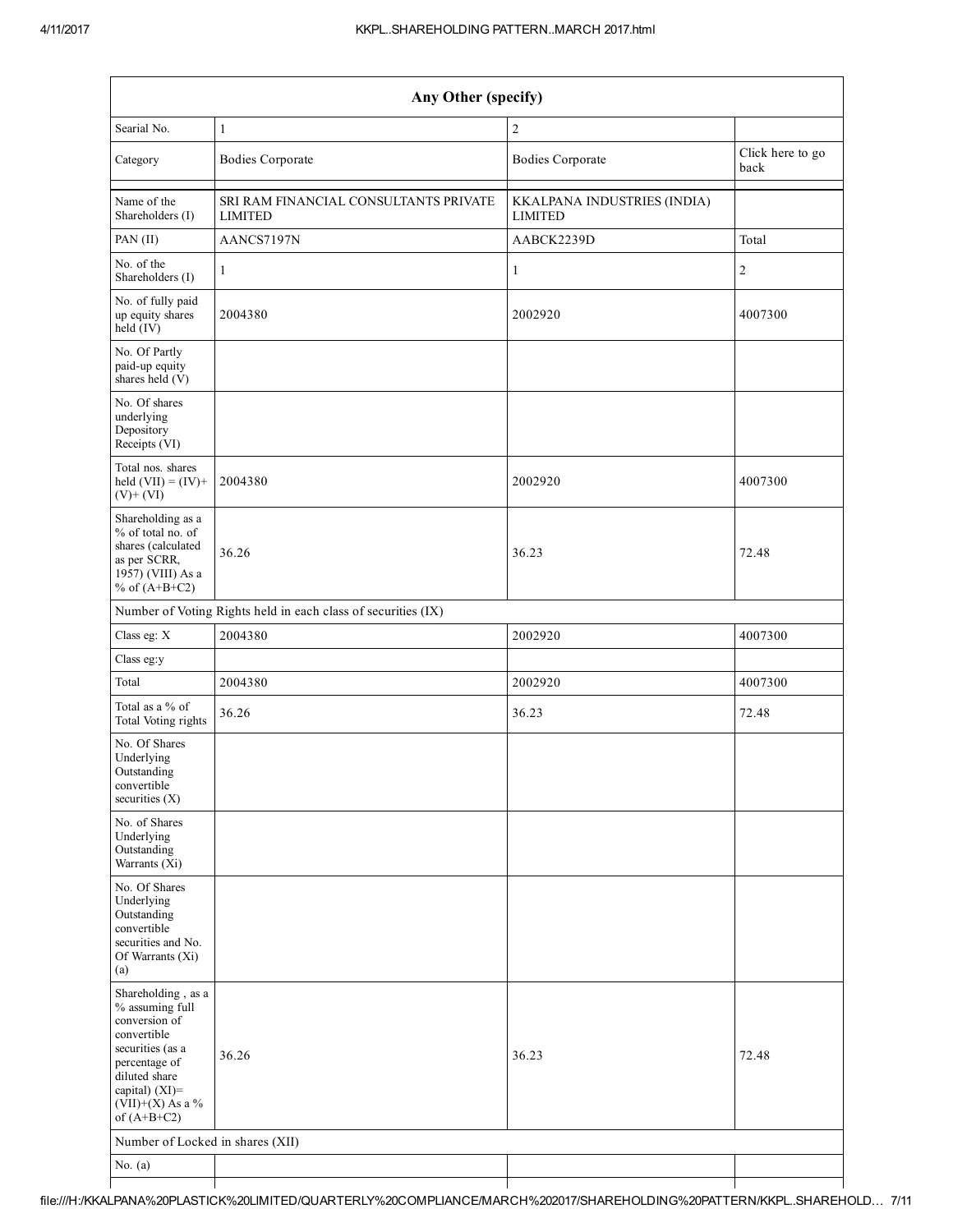## 4/11/2017 KKPL..SHAREHOLDING PATTERN..MARCH 2017.html

| As a % of total<br>Shares held (b)                                   |                                                         |         |         |  |  |  |  |  |
|----------------------------------------------------------------------|---------------------------------------------------------|---------|---------|--|--|--|--|--|
|                                                                      | Number of Shares pledged or otherwise encumbered (XIII) |         |         |  |  |  |  |  |
| No. $(a)$                                                            |                                                         |         |         |  |  |  |  |  |
| As a % of total<br>Shares held (b)                                   |                                                         |         |         |  |  |  |  |  |
| Number of equity<br>shares held in<br>dematerialized<br>form $(XIV)$ | 2004380                                                 | 2002920 | 4007300 |  |  |  |  |  |
| Reason for not<br>providing PAN                                      |                                                         |         |         |  |  |  |  |  |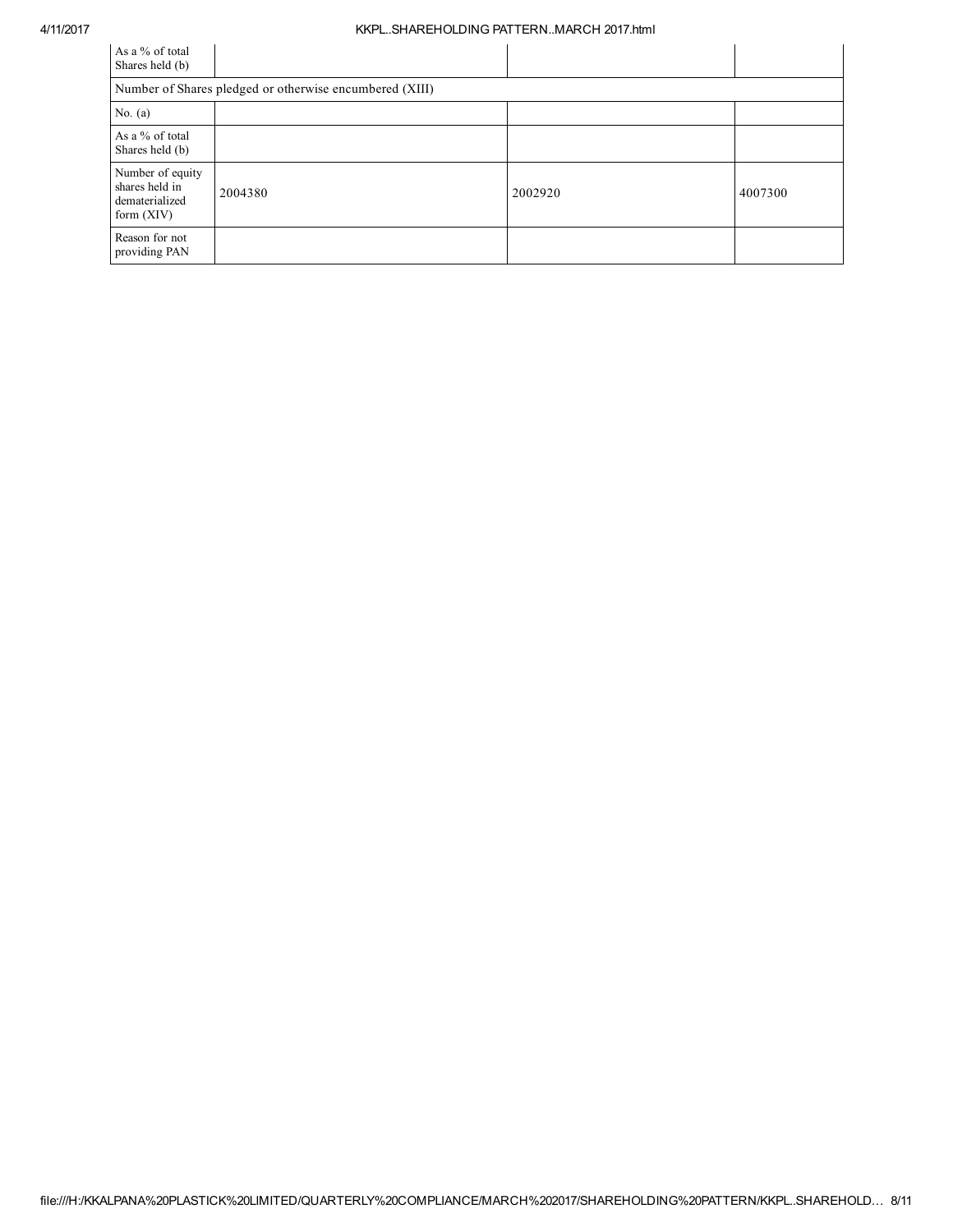|                                                                                                                                                                                      |                                                               | Any Other (specify) |                       |
|--------------------------------------------------------------------------------------------------------------------------------------------------------------------------------------|---------------------------------------------------------------|---------------------|-----------------------|
| Searial No.                                                                                                                                                                          | $\mathbf{1}$                                                  | $\overline{c}$      |                       |
| Category                                                                                                                                                                             | <b>Bodies Corporate</b>                                       | NRI - Non-Repat     |                       |
| Category / More<br>than 1 percentage                                                                                                                                                 | Category                                                      | Category            |                       |
| Name of the<br>Shareholders (I)                                                                                                                                                      |                                                               |                     | Click here to go back |
| PAN (II)                                                                                                                                                                             |                                                               |                     | Total                 |
| No. of the<br>Shareholders (I)                                                                                                                                                       | 63                                                            | $\mathbf{1}$        | 64                    |
| No. of fully paid<br>up equity shares<br>held (IV)                                                                                                                                   | 137944                                                        | 300                 | 138244                |
| No. Of Partly<br>paid-up equity<br>shares held (V)                                                                                                                                   |                                                               |                     |                       |
| No. Of shares<br>underlying<br>Depository<br>Receipts (VI)                                                                                                                           |                                                               |                     |                       |
| Total nos. shares<br>held $(VII) = (IV) +$<br>$(V)$ + $(VI)$                                                                                                                         | 137944                                                        | 300                 | 138244                |
| Shareholding as a<br>% of total no. of<br>shares (calculated<br>as per SCRR,<br>1957) (VIII) As a<br>% of $(A+B+C2)$                                                                 | 2.5                                                           | 0.01                | 2.51                  |
|                                                                                                                                                                                      | Number of Voting Rights held in each class of securities (IX) |                     |                       |
| Class eg: X                                                                                                                                                                          | 137944                                                        | 300                 | 138244                |
| Class eg:y                                                                                                                                                                           |                                                               |                     |                       |
| Total                                                                                                                                                                                | 137944                                                        | 300                 | 138244                |
| Total as a % of<br>Total Voting rights                                                                                                                                               | 2.5                                                           | 0.01                | 2.51                  |
| No. Of Shares<br>Underlying<br>Outstanding<br>convertible<br>securities (X)                                                                                                          |                                                               |                     |                       |
| No. of Shares<br>Underlying<br>Outstanding<br>Warrants (Xi)                                                                                                                          |                                                               |                     |                       |
| No. Of Shares<br>Underlying<br>Outstanding<br>convertible<br>securities and No.<br>Of Warrants (Xi)<br>(a)                                                                           |                                                               |                     |                       |
| Shareholding, as a<br>% assuming full<br>conversion of<br>convertible<br>securities (as a<br>percentage of<br>diluted share<br>capital) (XI)=<br>$(VII)+(X)$ As a %<br>of $(A+B+C2)$ | 2.5                                                           | 0.01                | 2.51                  |
| Number of Locked in shares (XII)                                                                                                                                                     |                                                               |                     |                       |
| No. $(a)$                                                                                                                                                                            |                                                               |                     |                       |